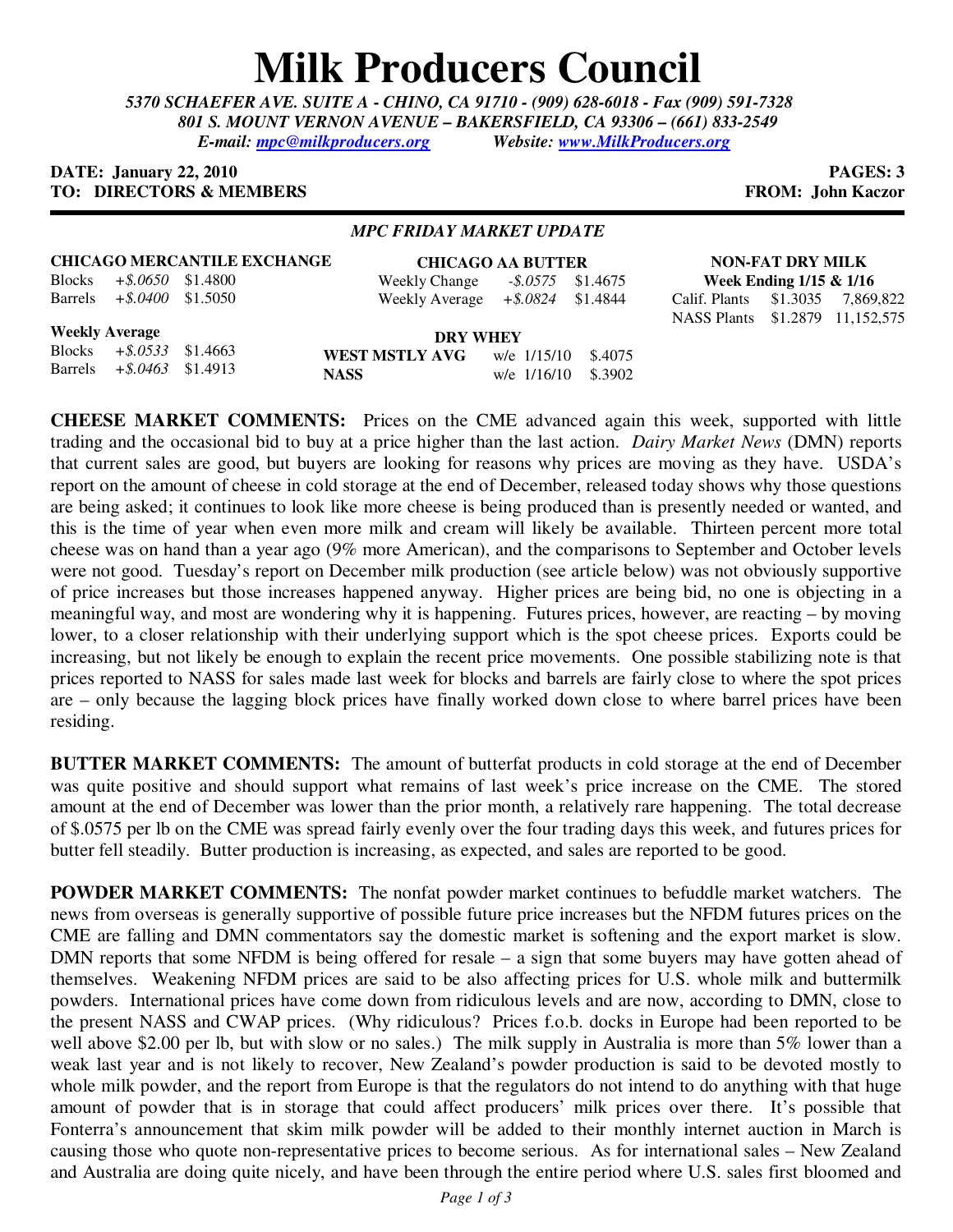then faded. Prices reported for sales of nonfat dry milk last week were lower for both major reporting agencies, on very low volume.

**WHEY PRODUCTS MARKET COMMENTS:** The market for dry whey and whey protein concentrate (34% protein) are reported to be firm, with prices rising in the Mid-west and steady in the West. Sellers report little resistance to the prices currently being offered. Exports for both products continue to be strong. Is it possible that cheese is being manufactured only to generate whey? Anything is possible when cheese manufacturers have a margin that virtually guarantees cost coverage plus a neat return on investment. Milk prices be damned, they say. The West's "mostly" price for dry whey held steady for a third week.

**\*\*\*** 

## **FRED DOUMA'S PRICE PROJECTIONS…**

| Jan 22 Est:       |       | Quota cwt. \$15.52 Overbase cwt. \$13.82 Cls. 4a cwt. \$14.90 Cls. 4b cwt. \$12.67 |                                                                                    |
|-------------------|-------|------------------------------------------------------------------------------------|------------------------------------------------------------------------------------|
| <b>Last week:</b> |       |                                                                                    | Quota cwt. \$15.54 Overbase cwt. \$13.84 Cls. 4a cwt. \$14.81 Cls. 4b cwt. \$12.52 |
|                   | $***$ |                                                                                    |                                                                                    |

**DECEMBER MILK PRODUCTION CONTINUES RECENT TREND DOWNWARD; MORE QUESTIONS REMAIN:** *(By J. Kaczor)* At first glance USDA's report on December milk production looks very positive for future milk prices. Milk production was lower than a year earlier for a sixth straight month, and the number of dairy cows was lower than the month before for a twelfth straight month. In December there were 252,000 fewer cows being milked and milk production was 0.9% lower than last December. The table below reports the amount of milk produced and the number of cows for each of the ten largest milk producing states, and recaps the figures for the most productive twenty-three states and for the U.S. The cow numbers in the table reflect thousands, the milk numbers reflect millions of lbs, and the percentage difference in milk produced and the number of cows is measured against December 2008.

|                   | December 2009 |                 |       |               |  |
|-------------------|---------------|-----------------|-------|---------------|--|
|                   |               | <b>Milk</b>     | Cows  |               |  |
|                   | 2009          | <b>Pct Diff</b> | 2009  | <b>Change</b> |  |
| California        | 3,281         | $-4.6\%$        | 1,840 | $-76$         |  |
| <b>Wisconsin</b>  | 2,140         | $+4.3$          | 1,259 | $+4$          |  |
| <b>New York</b>   | 1,022         | $-0.3$          | 610   | $-15$         |  |
| Idaho             | 1,012         | $+0.4$          | 550   | $-4$          |  |
| Pennsylvania      | 872           | $+0.7$          | 538   | $-10$         |  |
| <b>Minnesota</b>  | 774           | $+3.2$          | 469   | $+2$          |  |
| <b>Texas</b>      | 738           | $+0.1$          | 411   | $-19$         |  |
| Michigan          | 671           | $+2.1$          | 354   |               |  |
| <b>New Mexico</b> | 641           | $-3.2$          | 318   | $-17$         |  |
| Washington        | 473           | $+1.9$          | 243   | $-1$          |  |
|                   |               |                 |       |               |  |
| Top 10            | 11,624        | $+0.3\%$        | 6,592 | $-136$        |  |
| Top 23            | 14,614        | $-0.8\%$        | 8,313 | $-206$        |  |
| <b>Total U.S.</b> | 15,756        | $-0.9\%$        | 9,082 | $-252$        |  |

Of the top twenty-three states, only three were reported to have more dairy cows this December than a year ago and two others had the same number as last year. Conversely, only three were reported to have less production per cow than last December; they were California, Colorado, and Missouri.

Last year, the monthly increase in production per cow fell off sharply in July and continued to show relatively weak gains through this June, after which the combination of favorable weather in the Mid-west, and then falling feed costs, and then the prospect of higher milk prices contributed to sizable increases in productivity. The increase in November and December averaged a pound of milk per day per cow above the previous year.